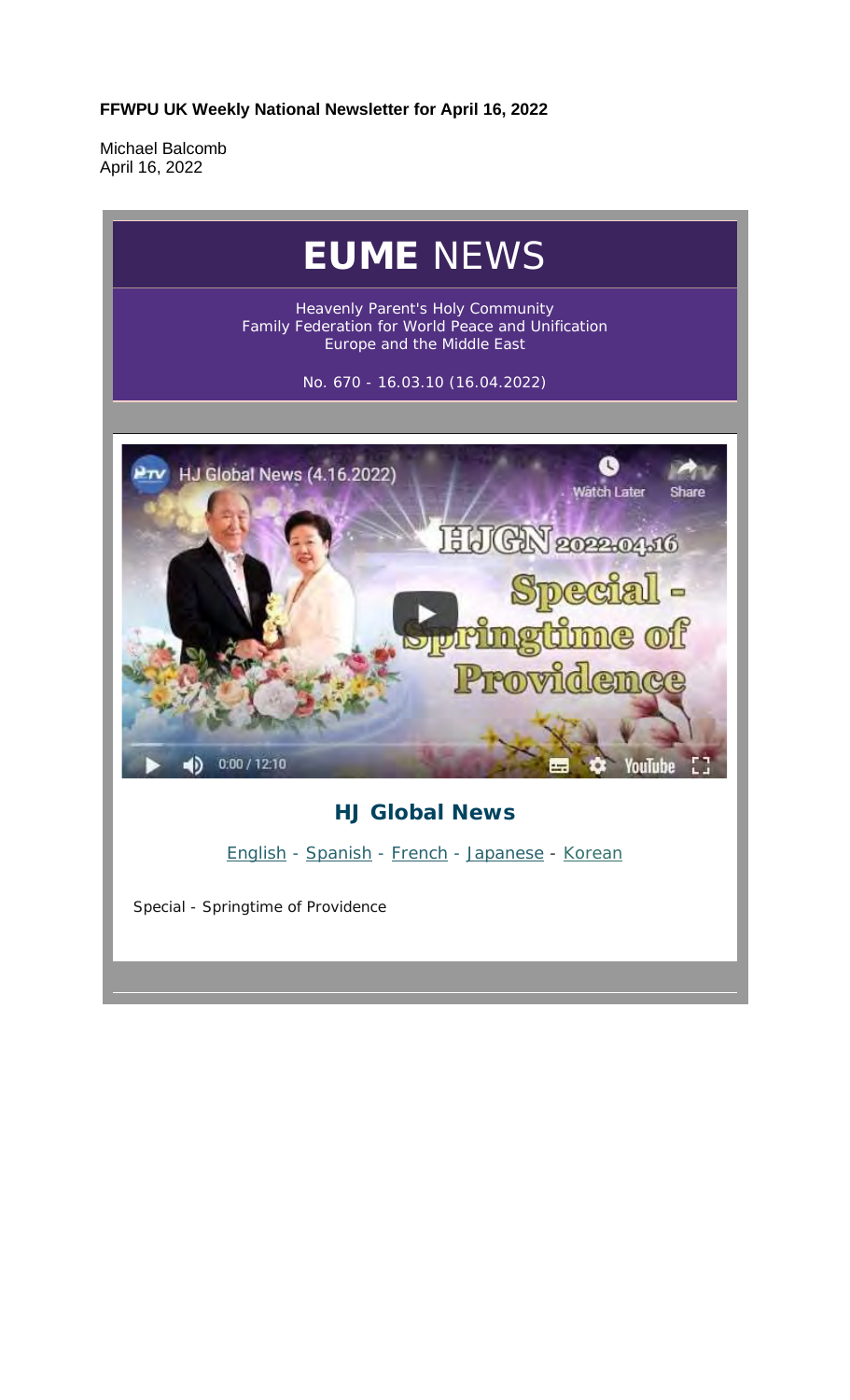

## **Europe and the Middle East Video News - 229**

If you have missed previous editions you can see them here: vimeo,com/channels/eumevideonews



English - French - Spanish - Japanese - Korean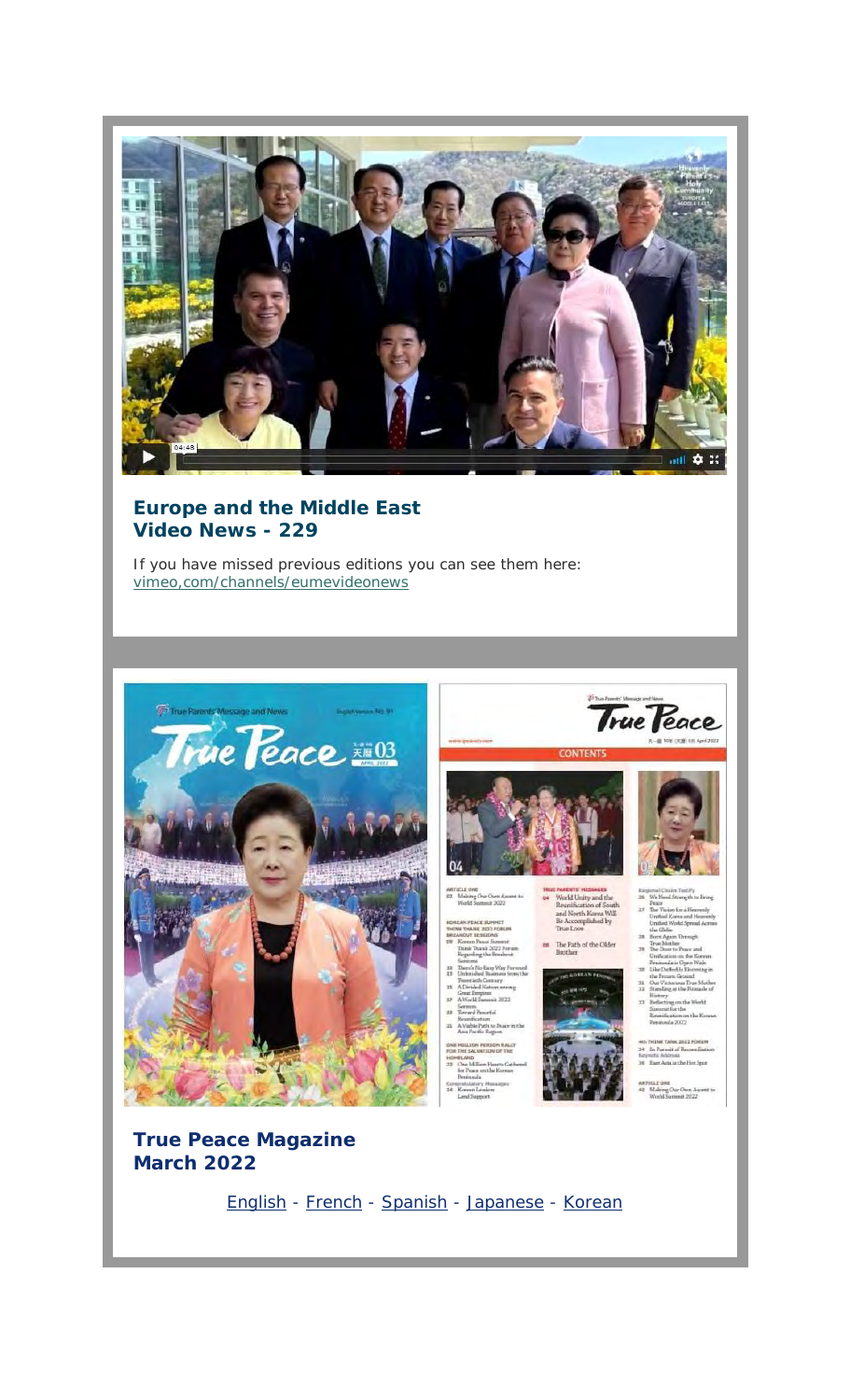

## **Interfaith Prayers for Peace**

vimeopro,com/eume/interfaith-prayer

These interfaith prayer panels will bring together faith leaders, representatives of faith-based Organisations, and religious youth leaders. Regional chapters of UPF/IAPD and partners throughout Europe and the Middle East will consecutively host the events to foster solidarity, peace, and reconciliation in Eastern Europe and globally.

SAVE THE. DATES FOR THE WEEKLY CALLS FOR PRAYERS April 21, 8 pm CET



**Hyojeong Cosmic Blessing Festival** April 16, 2022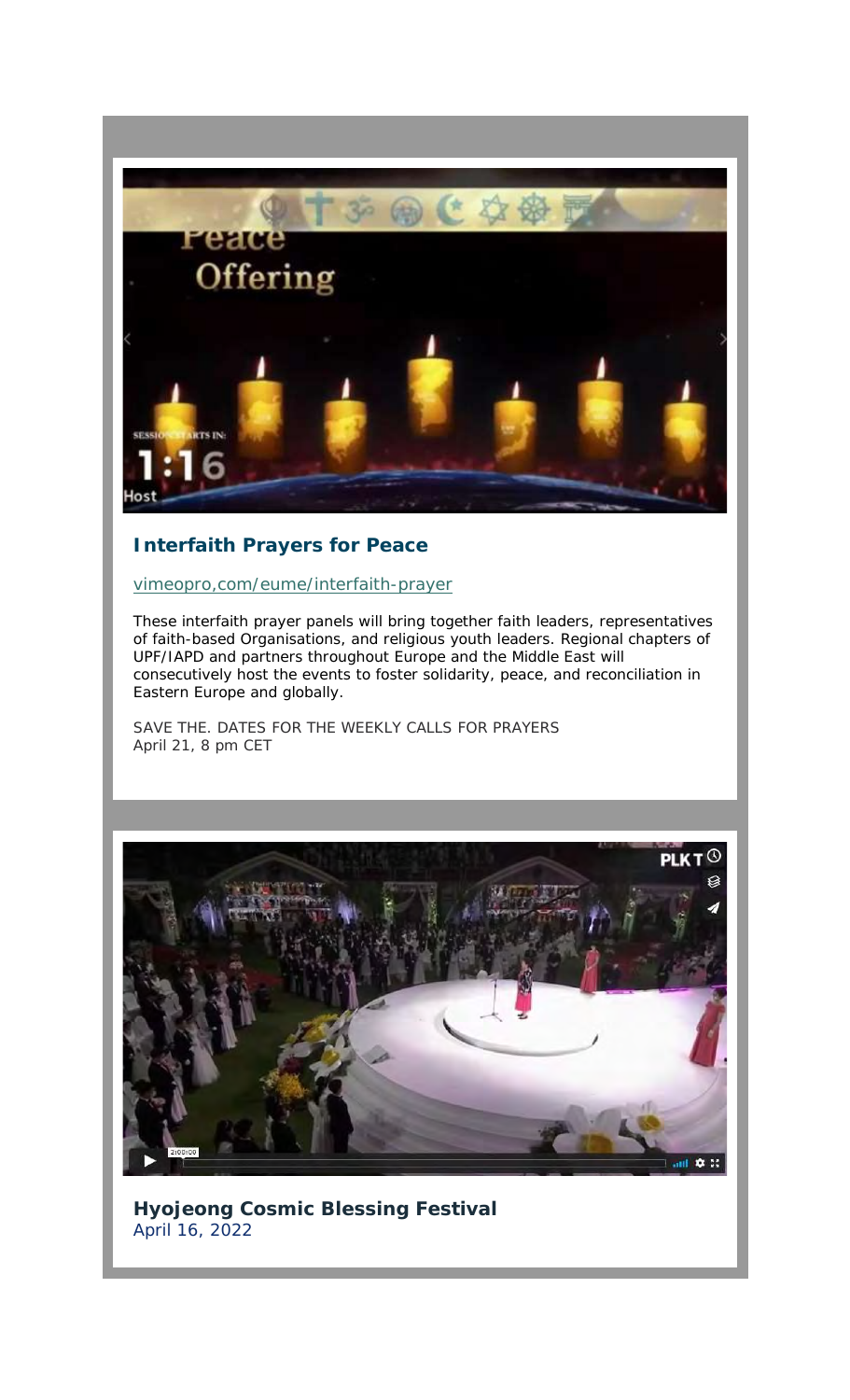vimeo,com/699973044

# **Upcoming Events**

bit,ly/EUME2022



# **Hyojeong CheonBo EUME Special Event of May 7, 2022**

Dear Brothers and Sisters,

We sincerely thank you for supporting the Hyojeong CheonBo Events and we pray that Heavenly Parents' and True Parents' love will always be with you.

The next CheonBo EUME Special Events in 2022 will be held simultaneously in multiple countries throughout the EUME region. They will be 1-Day Events comprised of only the Ancestor Liberation and Ancestor Blessing Ceremonies. We will not be conducting the Hyojeong Offering Ceremony for the Inheritance of Heavenly Fortune (Hyojeong Offering Paper Melting Ceremony) at this time.

**There will not be a live stream of the events.** A limited number of members from the Region will attend on behalf of those who register for Ancestor Liberation, Ancestor Blessing, Collateral Liberation and Collateral Blessing of Married Spirits, etc. Therefore, **members will not need to be present at the venue to do Ancestor Liberation, Ancestor Blessing, Collateral Liberation, Hyojeong Offering Papers, etc.**

• read more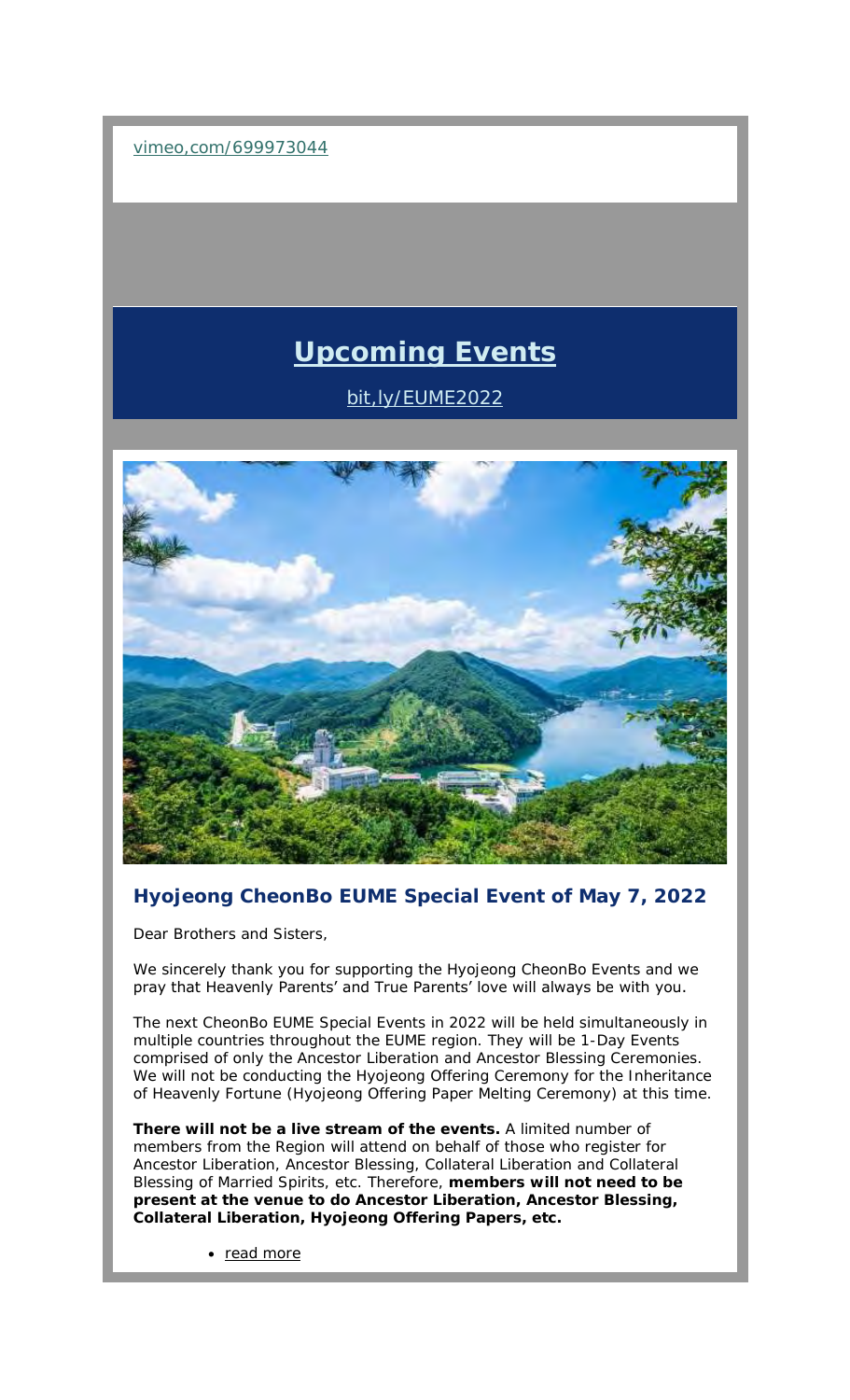

#### **Interact**

A Platform for single, 24+ blessed children to meet up and discuss based on a theme.

A talk about Boundaries from Kendra Stein. When: Saturday April 30, 20:00 - 22:00 CEST (2pm - 4pm EST)

Hey everyone! Here we go again! We are happy to announce and invite you to our next INTERACT event!

Starting from the next event we will introduce a series of topics that will explain the different components of trust and how to build it, which leans on an acronym created by the well-known researcher and speaker Brené Brown. "BRAVING connection" = Boundaries, Reliability, Accountability, Vault (confidentiality), Integrity, Non-judgment, and Generosity

Topic: "Boundaries" By Kendra Stein WHEN: Saturday 30th April, 20:00 – 22:00 CEST (14:00 - 16:00 EST) WHO: for Single Blessed Children (over 24yrs) REGISTER HERE: forms,gle/jnhWqpZ6x8YTzpKK8 Hope to see you there!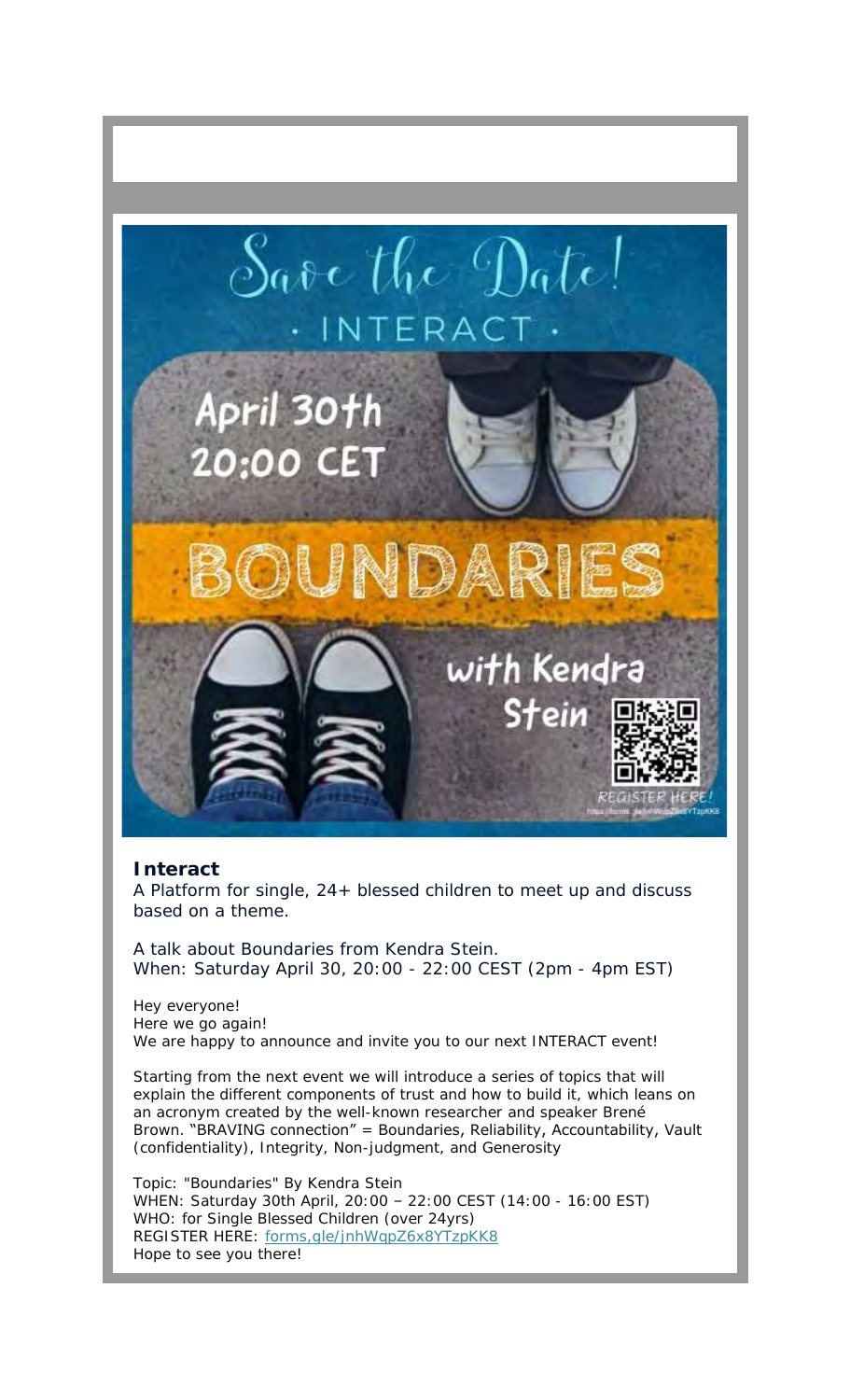#### "INTERACT" is a webinar series: offering a platform to connect 24+ single BC's featuring short presentations and testimonies on a wide variety of topics, with a focus on self-development and preparation for Blessing including an opportunity for networking and discussion in smaller groups based on the theme.

open to BCs from all over the world

Organized by the Blessed Family Department of Europe and Middle East